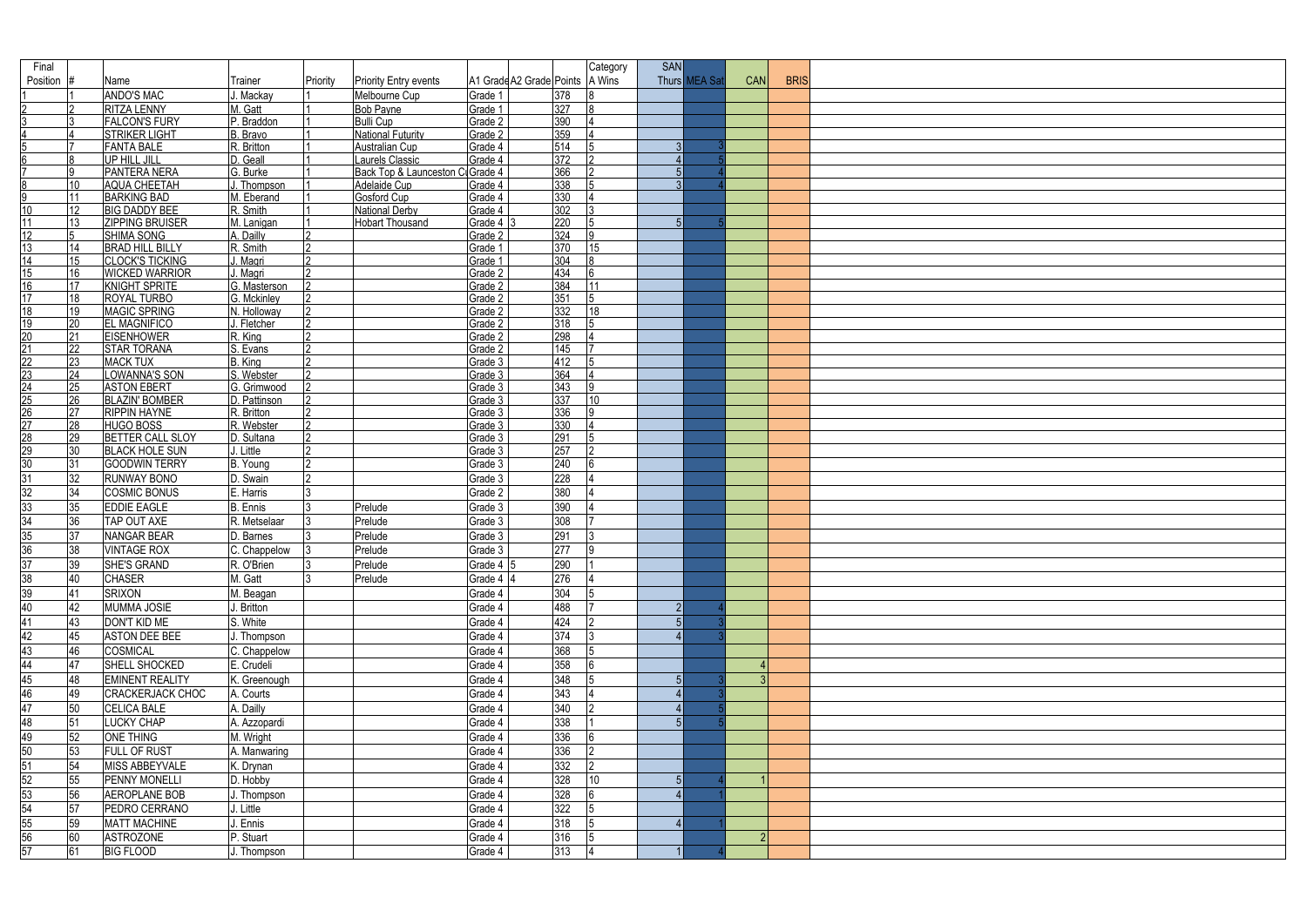| 58<br>62                            | KRUGERRAND              | J. Finn         | Grade 4           | $312$               |  |  |                                                                      |
|-------------------------------------|-------------------------|-----------------|-------------------|---------------------|--|--|----------------------------------------------------------------------|
| 59<br>63                            | <b>EQUANIMITY</b>       | . Crudeli       | Grade 4           | 311                 |  |  |                                                                      |
| 60<br>64                            | <b>EXPLOSIVE RANGE</b>  | D. Flanagan     | Grade 4           | 310                 |  |  |                                                                      |
| 61<br>65                            | <b>BUCK FORTY</b>       | . Thompson      | Grade 4           | 306                 |  |  |                                                                      |
| 62<br>68                            | WHERE ART THOU          | K. Coleman      | Grade $4 3$       | 291                 |  |  | 3rd G2 Richmond Oaks                                                 |
| 63<br>69                            | <b>ALPHA DEMETER</b>    | J. Britton      | Grade 4 4         | 284<br>$ 12\rangle$ |  |  | 2nd G3 Silver Bullet                                                 |
| 64<br>72                            | <b>GAUCHO</b>           | <b>B.</b> Ennis | Grade 4 4         | 277                 |  |  | 4th Listed Australian Sprint / 5th Listed Cup Night Sprint           |
| 65                                  | <b>COSTIN</b>           | S. Evans        | Grade $4 \mid 3$  | 257                 |  |  | 3rd G3 Dapto Maiden                                                  |
| 66                                  | <b>VIROUETTE</b>        | R. Lambert      | Grade 4 3         | 230                 |  |  | 8th Listed Collerson                                                 |
| 67<br>90                            | <b>INVICTUS RAPID</b>   | Thompson        | Grade $5 \vert 4$ | 404                 |  |  | 2nd G2 Healsville Cup / G2 Trarlgnon Cup Reserve                     |
| 68<br>93                            | <b>SINGLE STICKA</b>    | J. Carmody      | Grade 5 4         | 376                 |  |  | 6th G1 Perth Cup                                                     |
| 69<br>112                           | <b>WINSOME MISSION</b>  | J. Finn         | Grade 5 3         | 243                 |  |  | 6th G2 Richmond Derby                                                |
| 70<br>82                            | <b>ALLEN KEMPO</b>      | A. Dailly       | Grade 4 4         | 214                 |  |  | 4th G3 Cranbourne Classic / 5th G1 Maturity                          |
| 71<br>79                            | <b>DAITHY ALLEN</b>     | A. Dailly       | Grade $4 \vert 4$ | 220                 |  |  | 3rd G1 National Futurity                                             |
| $\frac{72}{73}$<br>95               | CHIEF JETPILOT          | E. Medhurst     | Grade $5 \mid 5$  | 331                 |  |  | 2nd G1 Hobart Thousand/ 6th G2 Launceston Cup / 4th G3 Devonport Cup |
| 105                                 | LORENZO BLUE            | A. Dailly       | Grade $5 \mid 5$  | 268                 |  |  | 3rd G1 Silver Chief                                                  |
| 74<br>125                           | TOPPER TERETTO          | A. Azzopardi    | Grade 5 5         | 181                 |  |  | 1st G2 Dapto Classic                                                 |
| 75                                  | <b>VINTAGE POWER</b>    | K. Chappelow    | Grade 4 4         | 260                 |  |  | 1st G3 Dapto Maiden                                                  |
| 76                                  | <b>SLAMMING THUNDER</b> | N. Staines      | Grade $5 \vert 4$ | 246                 |  |  | 3rd G3 Canberra Cup                                                  |
| $\overline{77}$                     | <b>LAGOON JAZZY</b>     | S. Webster      | Grade 4 4         | 296                 |  |  | 4th G2 Bob Payne                                                     |
| 78<br>124                           | <b>KILKEE MAY</b>       | S. Kirby        | Grade $5 \vert 4$ | 210                 |  |  | 4th G2 Richmond Oaks                                                 |
| 79                                  | <b>HELGA BALE</b>       | A. Dailly       | Grade 5 4         | 398                 |  |  |                                                                      |
| 80<br>97                            | <b>RECKONING</b>        | J. Thompson     | Grade 5  4        | 310                 |  |  |                                                                      |
| 81<br>81                            | <b>TIGGERLONG CRUZ</b>  | S. Ferguson     | Grade 4 4         | 216                 |  |  | 8th G2 Ballarat Cup                                                  |
| $\frac{82}{83}$<br>107              | <b>CENTRICO</b>         | M. Gatt         | Grade $5 \mid 3$  | 260                 |  |  |                                                                      |
| 102                                 | <b>PATCH ADAM</b>       | M. Rimmer       | Grade $5 \mid 5$  | 1280<br>יטשן        |  |  | 7th G2 Richmond Derby                                                |
| 84<br>117                           | <b>RUBELLY MAGIC</b>    | R. O'Brien      | Grade $5 \vert 4$ | 222                 |  |  |                                                                      |
| 85<br>122                           | <b>ZINZAN BROOKE</b>    | <b>B.</b> Ennis | Grade $5 \mid 5$  | 210                 |  |  | 6th G2 Ballarat Cup                                                  |
| 86                                  | <b>PIPPY DIPPY</b>      | R. Britton      | Grade 4 4         | 254                 |  |  |                                                                      |
| 87<br>85                            | <b>KYAH'S COMET</b>     | J. Little       | Grade 4  s        | 203                 |  |  |                                                                      |
| 88<br>99                            | <b>JUSTA GRANT</b>      | D. Grant        | Grade $5 \mid 3$  | 294                 |  |  |                                                                      |
| 89                                  | <b>FLYING EAMONN</b>    | A. Dailly       | Grade 4 4         | 267                 |  |  |                                                                      |
| 90<br>118                           | <b>ALMOST BLACK</b>     | J. Chapman      | Grade 5 3         | 221                 |  |  |                                                                      |
| 91<br>78                            | <b>ETHLA ALLEN</b>      | A. Dailly       | Grade 4 4         | $\boxed{222}$       |  |  |                                                                      |
| 92<br>87                            | <b>ALL A BLAZE</b>      | P. Braddon      | Grade 4 4         | 164                 |  |  |                                                                      |
| 93<br>94                            | <b>ALLEN GABLE</b>      | A. Dailly       | Grade 5 5         | $332$               |  |  |                                                                      |
| 94<br>70                            | <b>ENRAGE</b>           | C. Chappelow    | Grade 4 5         | 280                 |  |  |                                                                      |
| 95<br>100                           | <b>MIGHTY MUZZA</b>     | M. Abela        | Grade $5 \vert 4$ | 288                 |  |  |                                                                      |
| 96<br>103                           | <b>FIMPLE ALLEN</b>     | A. Dailly       | Grade $5 \mid 5$  | 274                 |  |  |                                                                      |
| $\overline{97}$<br>80               | <b>LONG SPRING NECK</b> | H. Sarkis       | Grade $4 \mid 5$  | 218                 |  |  |                                                                      |
| 98<br>86                            | <b>SPRING SOLOMON</b>   | N. Holloway     | Grade $4 \mid 5$  | 200                 |  |  |                                                                      |
| 99<br>89                            | PREVAIL                 | C. Chappelow    | Grade $4 \mid 5$  | 113                 |  |  |                                                                      |
| 104<br>100                          | <b>TWO JAY</b>          | J. Chapman      | Grade 5 5         | 272                 |  |  |                                                                      |
| 101<br>106                          | NITRO SWAGGER           | P. Camilleri    | Grade 5 5         | 264                 |  |  |                                                                      |
| $\frac{102}{103}$<br>108            | <b>AQUA DIVERGENT</b>   | K. Mulrine      | Grade 5 4         | 260                 |  |  |                                                                      |
| 109                                 | <b>LITTLE CINDY</b>     | P. Braddon      | Grade $5 \vert 5$ | 250                 |  |  |                                                                      |
| 104                                 | <b>PRETTY ALI</b>       | H. Sarkis       | Grade 5 4         | 248                 |  |  |                                                                      |
| 105<br>113                          | <b>CANYA BOUNCE</b>     | M. Burton       | Grade 5 5         | 236                 |  |  |                                                                      |
| 106<br>132                          | <b>BLACK LAGOON</b>     | R. O'Brien      | Grade $5 \mid 5$  | 112                 |  |  |                                                                      |
| 107<br>115                          | <b>DARK CASIO</b>       | E. Medhurst     | Grade $5 \mid 5$  | 232                 |  |  |                                                                      |
| $\frac{108}{109}$ $\frac{109}{110}$ | MARILENA FRANCO         | J. Chapman      | Grade $5 \mid 5$  | 224                 |  |  |                                                                      |
| 119                                 | COSMIC TUMBLE           | J. Little       | Grade 5 5         | 219                 |  |  |                                                                      |
| 121                                 | SAZOO ICON              | M. Sullivan     | Grade 5 5         | 211                 |  |  |                                                                      |
| 111<br>126<br>$\overline{113}$      | QUEEN OF ZIEMS          | J. Little       | Grade 5  4        | 169                 |  |  |                                                                      |
| 130                                 | <b>ASTON CRUZ</b>       | G. Grimwood     | Grade $5 \mid 5$  | 129                 |  |  |                                                                      |